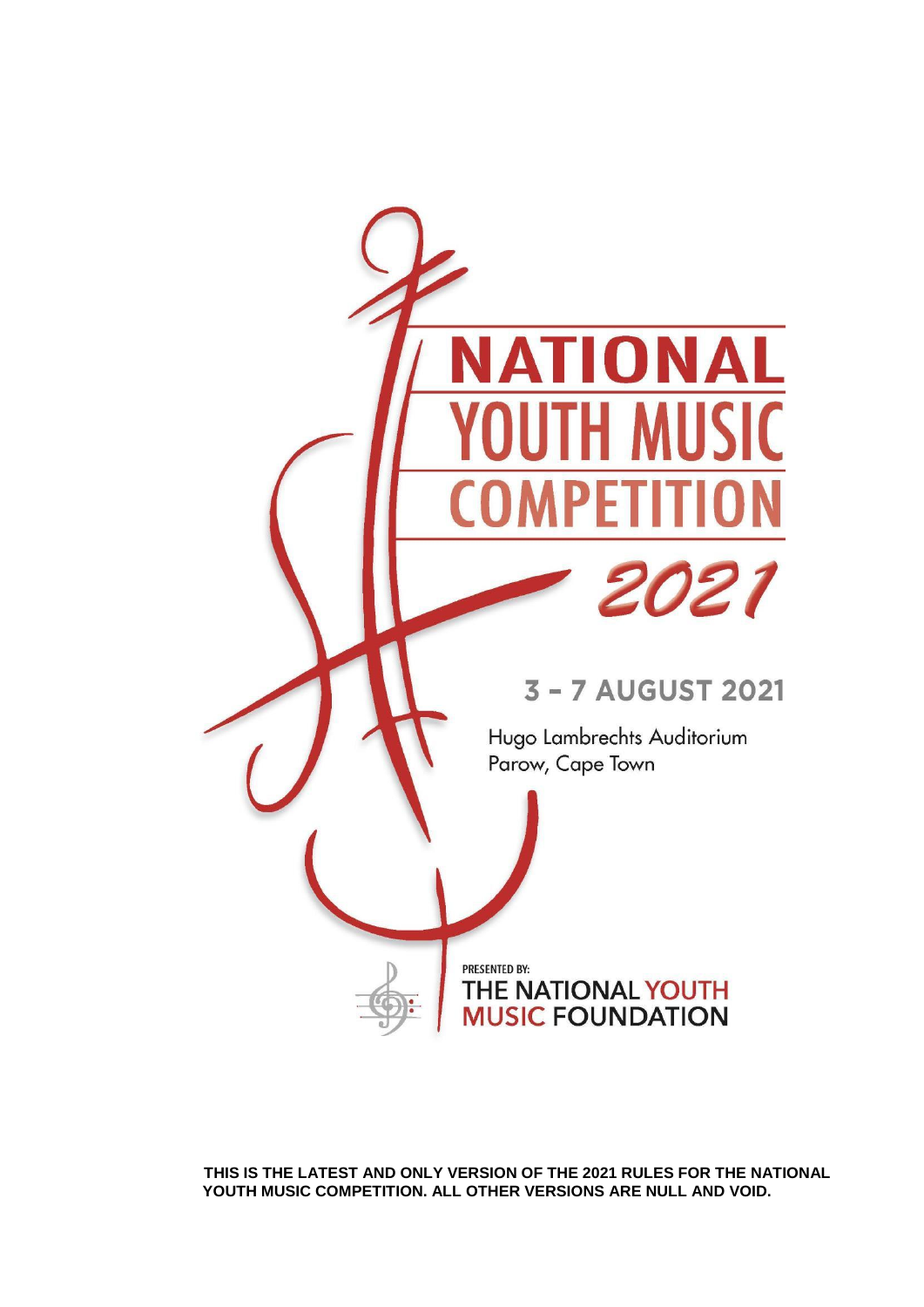# **NATIONAL YOUTH MUSIC COMPETITION 2021**

# **INDEX**

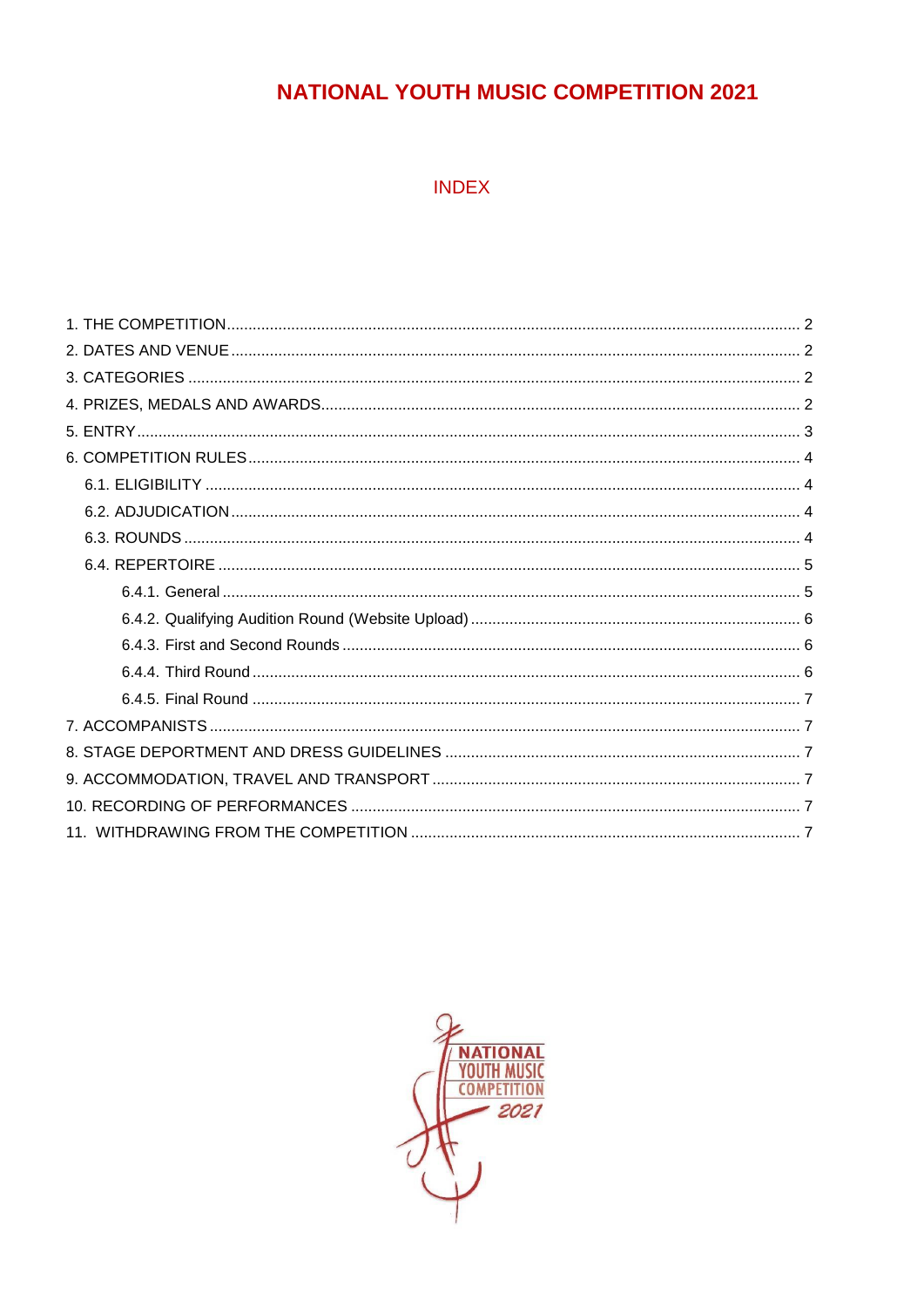2

# <span id="page-2-0"></span>**1. THE COMPETITION**

- 1.1 The Competition is intended for young classical musicians who are pianists or orchestral instrumentalists; and is open to candidates who are not younger than 14 years or older than 19 years on 07 August 2021.
- 1.2 The purpose of the Competition is to:
	- Identify and promote the talent and abilities of young classical musicians;
	- Expose the competitors to the requirements of professional careers as soloists and orchestral musicians;
	- Develop the stage presentation and performance skills of our young classical musicians.

# <span id="page-2-1"></span>**2. DATES AND VENUE**

- 2.1 A qualifying audition round of the Competition will take place, based on Competition website submissions and upload to the Competition website of the recordings of the audition works.
- 2.2 Candidates who played in the third and final rounds of the 2019 National Youth Music Competition are exempted from auditioning for the 2021 Competition, provided they fall into the age category as stipulated in 1.1 above.
- 2.3 The four competitive rounds will be held at the Hugo Lambrechts Auditorium, Parow, Cape Town. The first three rounds will take place from 03 to 05 August 2021 and the final round and gala concert will take place on 07 August 2021.
- 2.4 At the final round and gala concert on 07 August 2021, finalists will be performing their selected concertos with the Cape Town Philharmonic Orchestra.

# <span id="page-2-2"></span>**3. CATEGORIES**

**A**. Piano **B.** String instruments **C.** Woodwind instruments **D.** Brass instruments

**E.** Other orchestral instruments (e.g. harp, percussion)

#### <span id="page-2-3"></span>**4. PRIZES, MEDALS AND AWARDS**

|           | <b>First Prize</b>                                                                        | Gold Medal          | R30 000             |  |  |
|-----------|-------------------------------------------------------------------------------------------|---------------------|---------------------|--|--|
| ٠         | Second Prize                                                                              | Silver Medal        | R <sub>12</sub> 500 |  |  |
| ٠         | <b>Third Prize</b>                                                                        | <b>Bronze Medal</b> | R 8 000             |  |  |
|           | Categories: Prize Winners                                                                 | Silver Medal        | R 5 000             |  |  |
|           | Runners-up                                                                                | <b>Bronze Medal</b> | R 3 000             |  |  |
| ٠         | All final-round competitors                                                               |                     | R 2500              |  |  |
|           | All third-round competitors                                                               |                     | R 2000              |  |  |
|           | $\infty$ (Note that the first prize of R30 000 includes the category prize) $\infty$      |                     |                     |  |  |
| $\bullet$ | Michael Masote Prizes for promising candidates in each category                           |                     | R 2 000             |  |  |
| ٠         | Pauline Nossel Prize for the best performance of a classical work by a pianist<br>R 4 000 |                     |                     |  |  |
| ٠         | Polina Burdukova Prize for the best performance by a string instrumentalist               |                     |                     |  |  |
|           | of a work by a Russian Composer                                                           |                     |                     |  |  |
| ٠         | Best performance of a concerto in the final round                                         |                     | R 4 000             |  |  |
| ٠         | Best performance of a South African work in any round                                     |                     | R 2 500             |  |  |
| ٠         | Shadow Jury Prize for the most promising semi-finalist, who is not a finalist,            |                     | R 3 000             |  |  |
|           | as voted for by the Shadow Jury                                                           |                     |                     |  |  |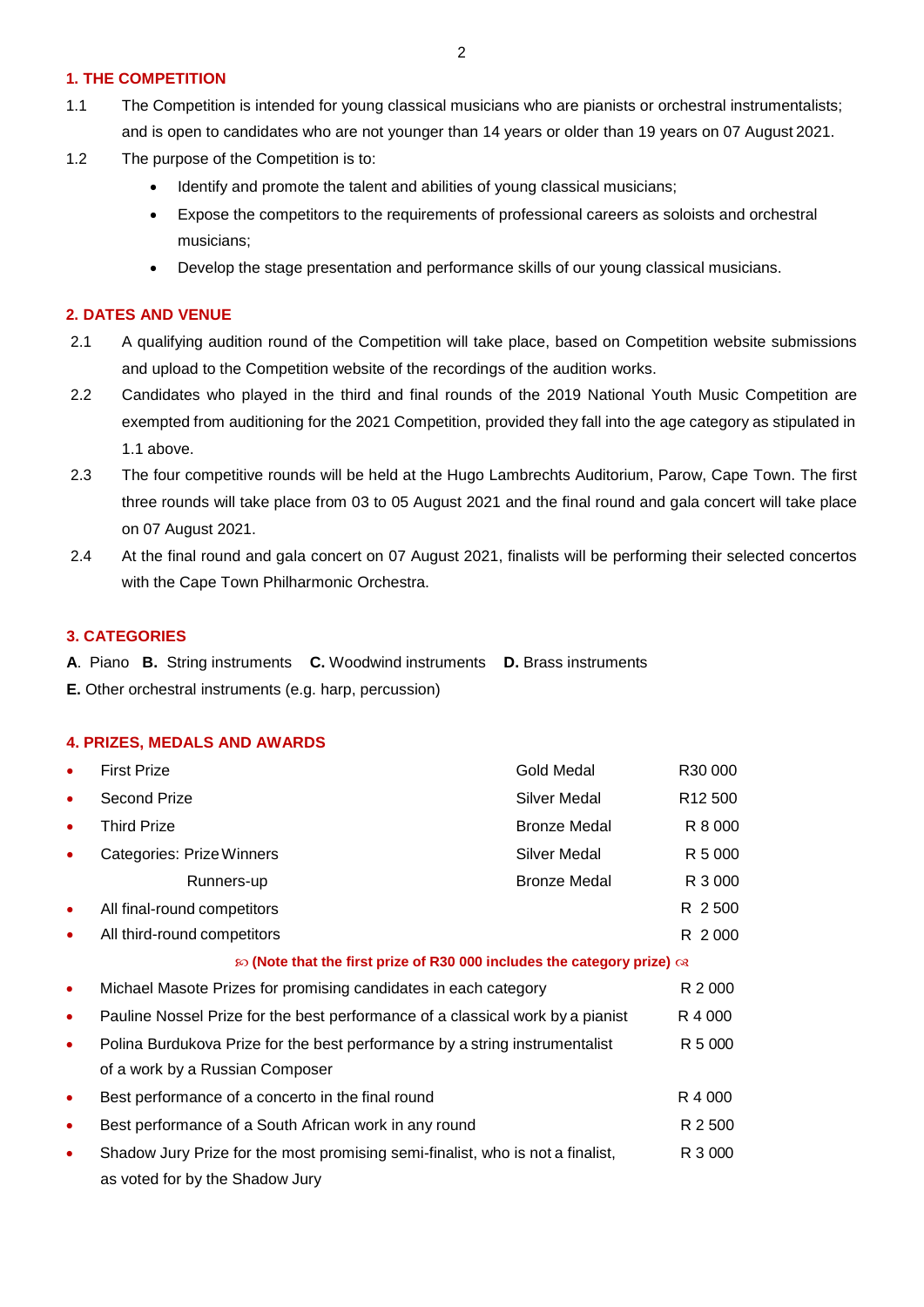- <span id="page-3-1"></span>• Unisa Prize for category winners to allow them to enter a Unisa grade examination in 2022 at no cost.
- Winners of prizes at the National Youth Music Competition, can be invited by the National Youth Music Foundation to perform in their *Young Artists' Concert Series*, held in various venues throughout the year. Arrangements will be made directly between the National Youth Music Foundation and the prize winners.

#### <span id="page-3-0"></span>**5. ENTRY**

# **5.1 The closing date for entries is 29 March 2021.**

- 5.2. A website upload of the applicant's own playing of the audition works (see 6.4.2). **Each work must be recorded as a separate track**.
	- Orchestral instrumentalists must include works with piano accompaniment.
	- The recording must be of excellent technical quality. Poor quality disadvantages candidates.
	- The applicant's face and hands must be visible throughout the recording.
	- The recording must be clearly and visibly labelled, showing the applicant's full name and place of recording.

The procedure for uploading the recording directly to the Competition website is as follows:

- 1. Go to nymc.co.za
- 2. Click on the upload video link on top of the page in the right corner or in the footer section under online documents.
- **3.** Login using username: **nymc** and password: **nymc2021**
- 4. Browse for the file you have recorded on your computer and click upload.
- 5. Wait for the upload to completely finish before closing the window.

# **5.3 The entry form and payment must be completed online at [www.nymc.co.za,](http://www.nymc.co.za/) and the following is required:**

- 5.3.1 A non-refundable entry fee of R330.
- 5.3.2 The entrant's *curriculum vitae* of no more than 120 words, to be included in the entry form.
- 5.3.3 The website upload of the audition works.
- 5.3.4 A **head-and-shoulders photograph** of the entrant **in JPEG format** with a DPI of not less than 300 to be uploaded with the entry form.

# **5.4 For enquiries contact:**

The Administrator National Youth Music Competition PostNet Box 18 Private Bag X10 Panorama 7506

Tel: 082 654 0630

Fax: 086 678 3276

E-mail: [amm@nymc.co.za](mailto:amm@nymc.co.za)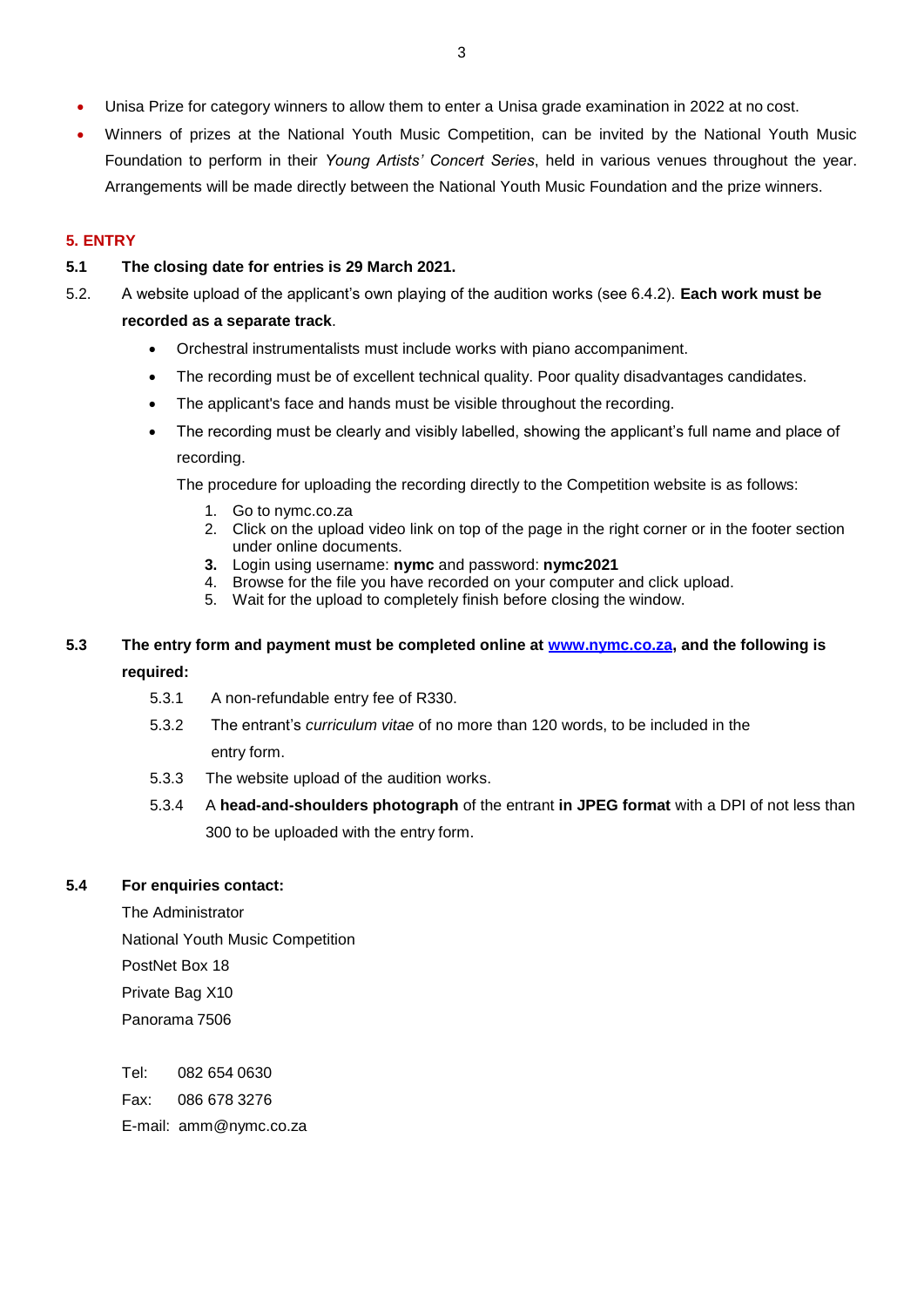# **6. COMPETITION RULES**

By completing, submitting and uploading the entry form and other documents, the entrant accepts all the rules and regulations of the Competition and the decisions of the jury. Failure to comply with these rules and regulations may lead to disqualification.

#### <span id="page-4-0"></span>**6.1 ELIGIBILITY**

- 6.1.1 The Competition is open to pianists and orchestral instrumentalists.
- 6.1.2 Competitors may not enter for more than one instrument in the same year.
- 6.1.3 Competitors may not be younger than 14 years or older than 19 years on 07 August 2021.
- 6.1.4 A maximum of twenty-five (25) competitors will be admitted to the competitive rounds.

#### <span id="page-4-1"></span>**6.2 ADJUDICATION**

- 6.2.1 The Competition is judged cumulatively over the four public rounds.
- 6.2.2 The decision of the jury is final and will be announced at the end of the second and third round.
- 6.2.3 After the third round, the Jury will give feedback to those competitors who do not progress to the final round.
- 6.2.4 Medals will only be awarded to third round competitors and finalists.
- 6.2.5 Prizes will not be awarded to competitors who do not adhere to all the rules.
- 6.2.6 The adjudicators are under no obligation to award prizes if performance standards do not warrant this.
- 6.2.7 No correspondence will be entered into regarding the decisions of the jury; and competitors may not appeal against the decisions of the jury.

#### <span id="page-4-2"></span>**6.3 ROUNDS**

- 6.3.1 The Competition will consist of a qualifying audition round per video recording, uploaded to the Competition website and the competitive rounds which are open to the public.
- 6.3.2 Should related instruments need to be switched for the purpose of a performance, this must not interfere with the timing of the programme. The competitor must consider very carefully whether the switch will cause intonation problems because no allowance will be made for problems resulting from the change.
- 6.3.3 All competitors selected by the jury during the audition round will play in both the first and second rounds at the Hugo Lambrechts Auditorium, Parow, Cape Town, after which the first elimination of competitors will take place.
- 6.3.4 A maximum of twelve (12) competitors will be selected for the third round and a maximum of six (6) competitors will be selected for the final round.



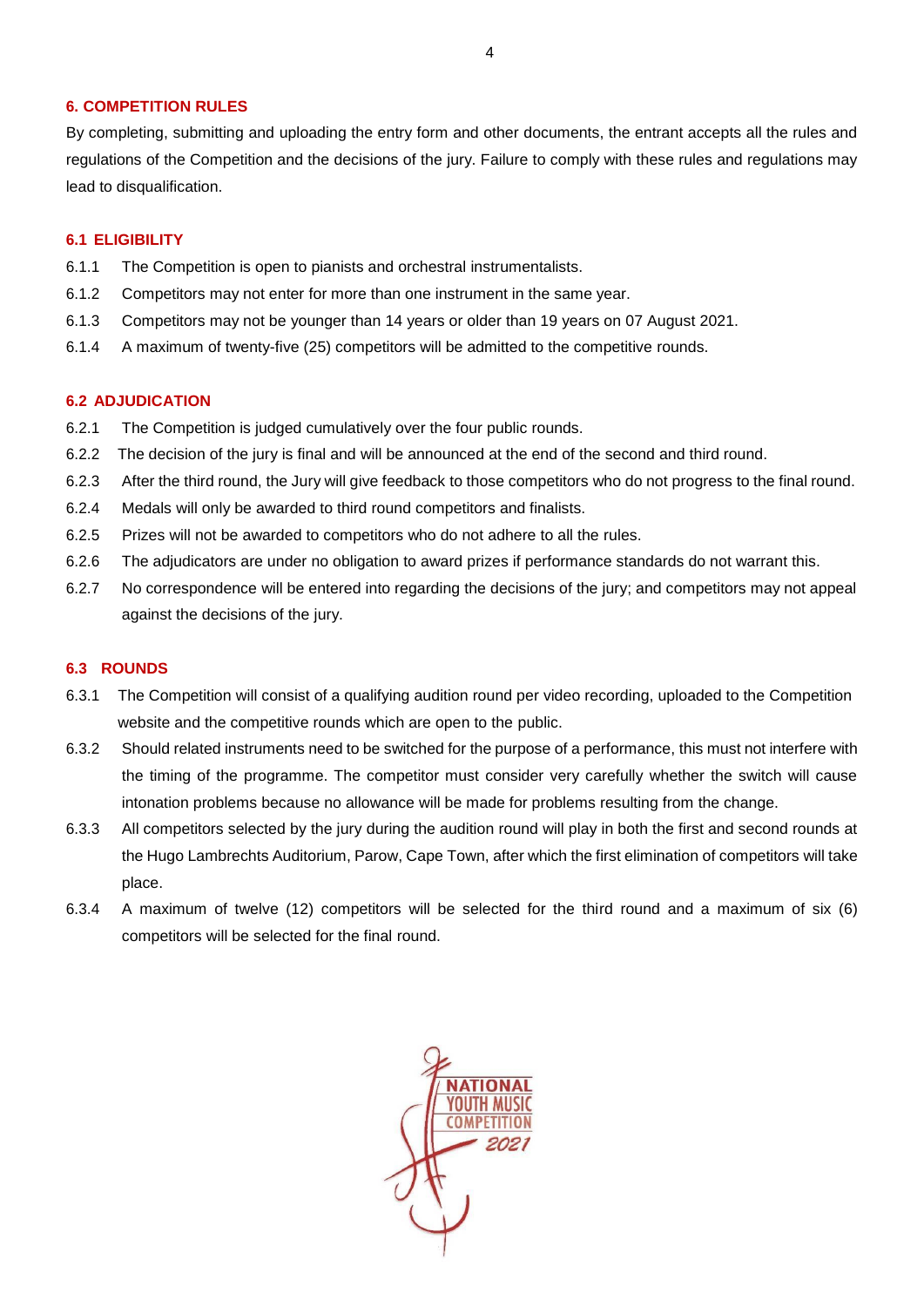6.3.5 Competitors selected to participate in the four rounds of the Competition in Cape Town are not allowed to accept other performance engagements during the period of the Competition and must ensure that they are available for all scheduled Competition sessions, including rehearsals with the orchestra, where applicable. Special arrangements to accommodate outside activities will not be made for individual competitors.

# <span id="page-5-0"></span>**6.4. REPERTOIRE**

# <span id="page-5-1"></span>**6.4.1 General**

- All works are to be chosen by the competitor, subject to the requirements stipulated below.
- **Important: NO works may be repeated in the first three competitive rounds.**
- The chosen repertoire for the different rounds should consist of contrasting works from different style periods.
- Competitors may not perform their own compositions or own transcriptions. Transcriptions by recognised composers are allowed.
- Full details of each work of the applicant's repertoire must be listed on the entry form and should include (in block capital letters)
	- a. Name of composer;
	- b. Full title of the piece;
	- c. Catalogue/Opus Number;
	- d. Movement;
	- e. Approximate duration.
- When selecting repertoire for solo rounds, competitors should bear in mind the following criteria:
	- a. Musicianship and virtuosity;
	- b. Musical expressiveness and interpretative ability;
	- c. Contrasts in tempo and character;
	- d. An understanding and portrayal of different musical style periods, i.e. Baroque, Classical, Romantic, Contemporary.
- Any repertoire changes must be submitted in writing and signed by both the competitor and the teacher. **No changes to the repertoire will be allowed after 25 June 2021.**
- Different movements from a work played will be considered collectively as one (1) work. However, different movements from a substantial sonata, played in different rounds, will be allowed as separate pieces.
- The order in which pieces are to be performed in each round is at the discretion of the competitor.
- Repeats are not required, but *da capos* should be performed.
- Pianists are required to perform all works from memory.
- Concertos for all instruments in the third and final rounds must be played from memory.
- Pianists may perform only solo works in the audition round and in rounds 1 and 2 (i.e. no concerto movements or other works with second piano accompaniment). This applies also to the recital part of the third round.
- Competitors, who present a work consisting of variations, are not allowed to omit any variations.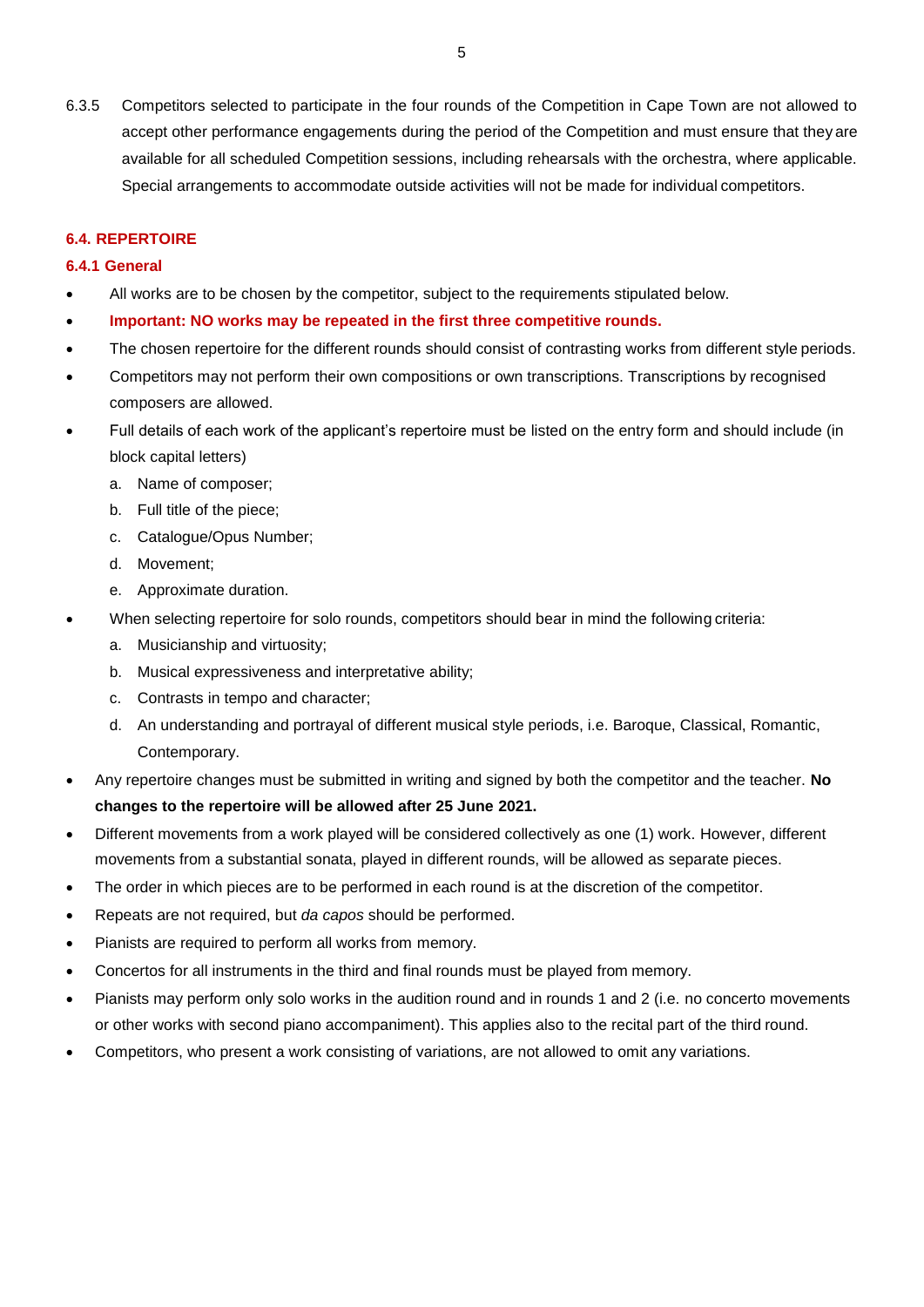- <span id="page-6-2"></span>• The jury retains the right to stop the performance if the competitor exceeds the allotted time.
- **Competitors, who play less than the minimum time or more than the maximum time allocated for the different rounds, will be penalised by a percentage point reduction from their allotted mark for each**  minute or part of a minute played shorter or longer than the allocated time. They may also be disqualified.
- Competitors may be requested to provide copies of scores.
- All Competition repertoire is subject to approval by the Competition organisers.

# <span id="page-6-0"></span>**6.4.2 Qualifying Audition Round (Website Upload)**

- A video recording of a programme consisting of two (2) contrasting works, not exceeding 10 minutes must be uploaded to the Competition website.
- These works must form part of the competitor's repertoire for the recitals in the first three rounds.
- One of these works should be from the Baroque (or pre-Baroque) or Classical period.
- Each work must be recorded as a separate track and uploaded onto the website.
- The procedure for uploading the recording directly to the Competition website is as follows:
	- 1. Go to nymc.co.za
	- 2. Click on the upload video link on top of the page in the right corner or in the footer section under online documents.
	- **3.** Login using username: **nymc** and password: **nymc2021**
	- 4. Browse for the file you have recorded on your computer and click upload.
	- 5. Wait for the upload to **completely** finish before closing the window.

# **6.4.3 First and Second Rounds – IMPORTANT INFORMATION**

- **At least 4 (four) works from three (3) different style periods**, one of which must be a **South African work** must be presented as follows:
- One (1) of the works performed during the first or second round must be a movement from a Classical or Romantic sonata. A sonata movement from a later style period is allowed for brass instruments, saxophone and percussion.
- First Round: Two (2) contrasting works from different style periods: **minimum duration of 8 minutes and a maximum duration of 10 minutes**;
- Second Round: At least two (2) new contrasting works from different style periods: **minimum duration of 12 minutes and a maximum duration of 15 minutes**.

# <span id="page-6-1"></span>**6.4.4 Third Round – IMPORTANT INFORMATION**

#### **The third round consists of two compulsory sections.**

- **SECTION 1:** A **recital** with a **minimum duration of 20 minutes and a maximum duration of 25 minutes**, consisting of contrasting works; and
- **SECTION 2:** A movement from a concerto (1<sup>st</sup> or 3<sup>rd</sup> movement); or a single work for the chosen instrument and orchestra; or two movements from a concerto (slow and fast movements); or a complete concerto - all subject to a **maximum duration of 20 minutes** (to be performed with piano accompaniment). For further requirements regarding the concerto, see 'Final Round'.
- Candidates will be allowed a 5 minute break between the recital and the playing of the concerto.